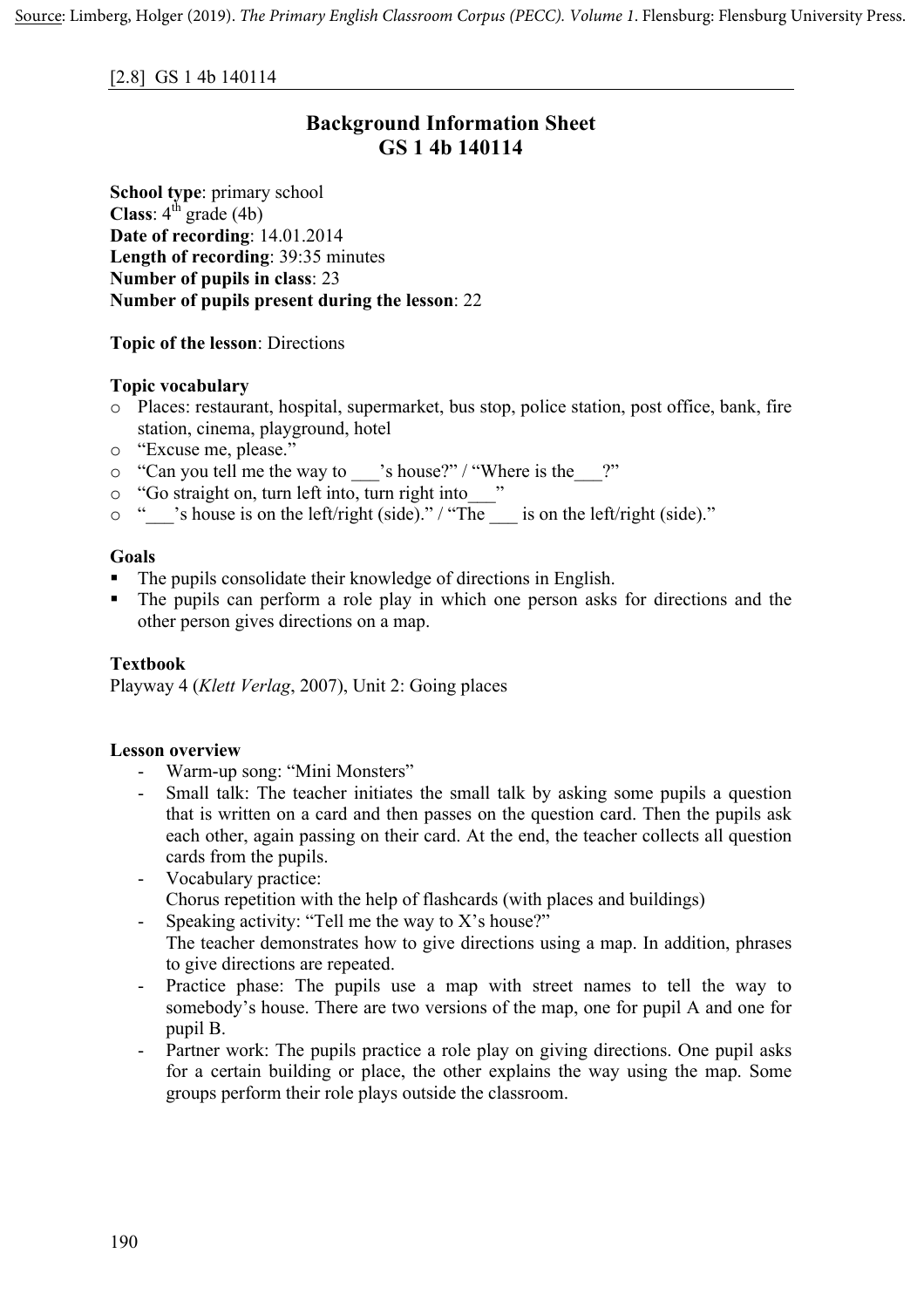#### **Interesting observations**

- Speaking activity: role plays
- Task instruction for the information-gap activity
- Pupil's mediation of task instruction in German

#### **Use of media**

- CD with the song: "Mini Monsters"
- Note cards (with questions for the small talk activity)
- Flashcards (cards with a picture and vocabulary of an object)
- Overhead projector (OHP) and transparency (map)
- Worksheet (street map, version A and B)

## **Personal notes**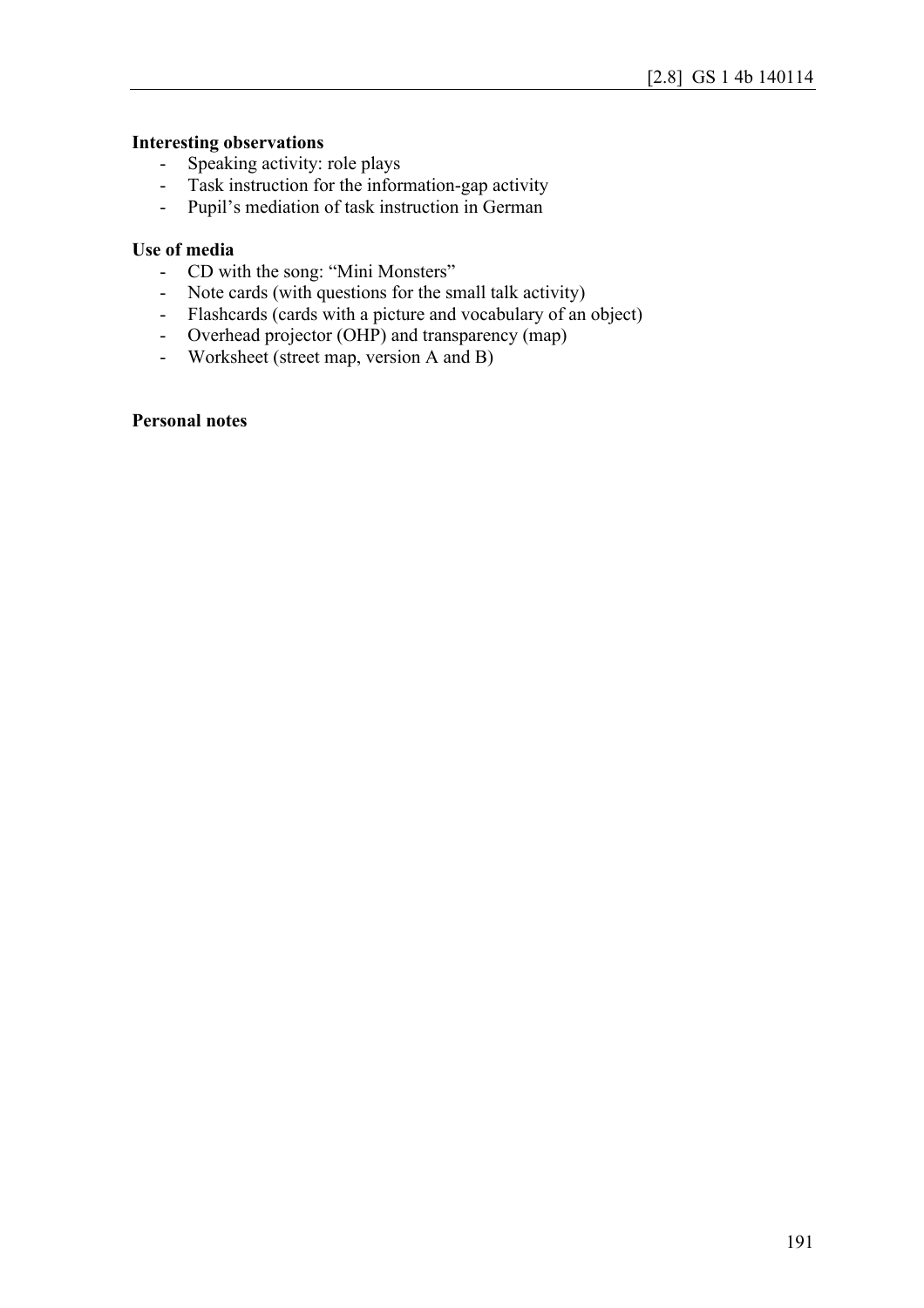```
001 Class:
002
003 Teacher:
0<sub>0</sub>4005
006 Class:
007
Teacher &
008 Class:
009
010
011
012
013
014
015
016
017
018
019
Teacher: next day is?
020
Pupil_x: tuesday
021
Teacher &
022
Class: tuesday 
023
024
025
026
027
028
029
030
031
032
033
034
Valentine:wednesday
035
Teacher: yes
036
Teacher &
037
Class: on wednesday morning mini monsters 
038
039
040
041
042
043
044
045
046
047
048 Teacher:
049
Teacher &
050
Class: on thursday morning mini monsters 
051
               ((pupils talk to each other and
                  get out their school things))
               stand up please
               we start with the song
               ((turns on the CD player))
               Class: ((pupils get up and sing))
            on monday morning mini monsters
               are so very busy 
               on monday morning mini monsters 
               are so very busy 
               [jumping up and jumping down]
               [((pupils jump up and down; the bell rings))]
               jumping up and jumping down 
               jumping up and jumping down. 
               jumping up and jumping down 
               jumping up and jumping down 
               jumping up and jumping down.
               on tuesday morning mini monsters 
               are so very busy 
               on tuesday morning mini monsters 
               are so very busy 
               [standing up and sitting down]
               [((pupils stand up and bend their knees))] 
               standing up and sitting down 
               standing up and sitting down. 
               standing up and sitting down 
               standing up and sitting down 
               standing up and sitting down.
               are so very busy
               on wednesday morning mini monsters 
               are so very busy 
               [hopping left and hopping right]
               [((pupils hop to the left and right))] 
               hopping left and hopping right
               hopping left and hopping right. 
               hopping left and hopping right
               hopping left and hopping right 
               hopping left and hopping right.
               thursday
               are so very busy
```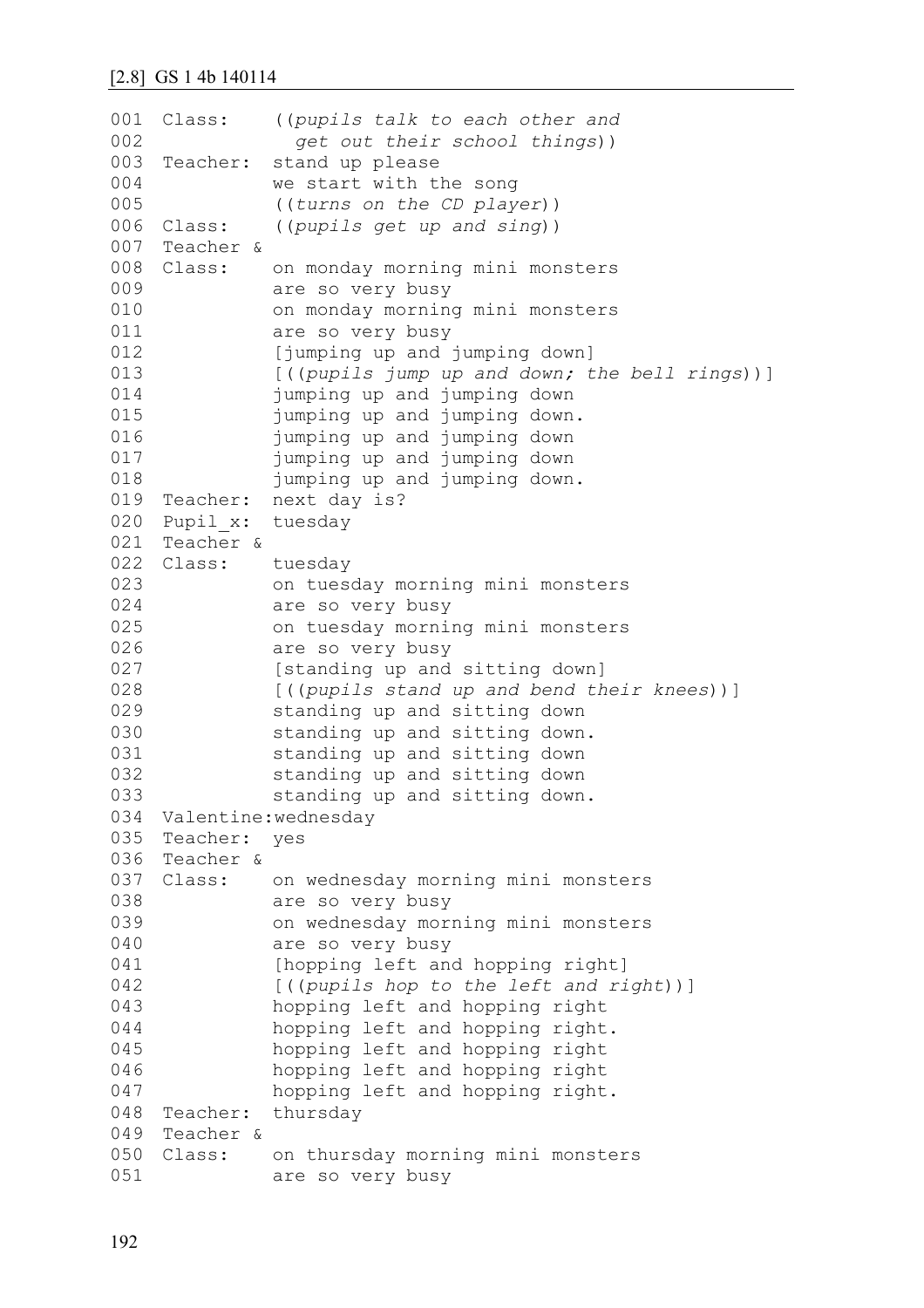```
052
053
054
055
056
057
058
059
060
061
062
063
064
Teacher: friday
065
Teacher &
066 Class:
067
068
069
070
071
072
073
074
075
076
077 Teacher: << p> saturday>
078
Teacher &
079
Class: on saturday morning mini monsters 
080
081
082
083
084
085
086
087
088
089
090
091
092
093
094
Teacher: ((turns off the CD player))
095
096
097
098
099
100
Valentine:yes i have 
101
102
               [on thursday morning mini monsters 
               are so very busy]
               [((the teacher gestures with her finger to
                   show that the pupils have to turn
                  around))] 
               [turning left and turning right]
               [((pupils turn left and right))] 
               turning left and turning right 
               turning left and turning right. 
               turning left and turning right 
               turning left and turning right 
               turning left and turning right.
              on friday morning mini monsters
               are so very busy 
               on friday morning mini monsters 
               are so very busy 
               [drumming here and drumming there] 
               [((pupils play air drum))]
               drumming here and drumming there
               drumming here and drumming there. 
               drumming here and drumming there 
               drumming here and drumming there
               drumming here and drumming there. 
               are so very busy 
               on saturday morning mini monsters 
               are so very busy 
               singing low and singing high 
               singing low and singing high 
               singing low and singing high. 
               singing low and singing high 
               singing low and singing high 
               singing low and singing high. 
               on sunday morning mini monsters 
               are so very busy
               on sunday morning mini monsters 
               are so very busy.
               ((pupils yawn and sit down; the song ends))
               okay
               (8.0) 
               have you got a sister? 
               ((hands over a card with this question 
                  to a pupil))
               ((takes the card, stands up to ask another 
                  pupil the same question))
```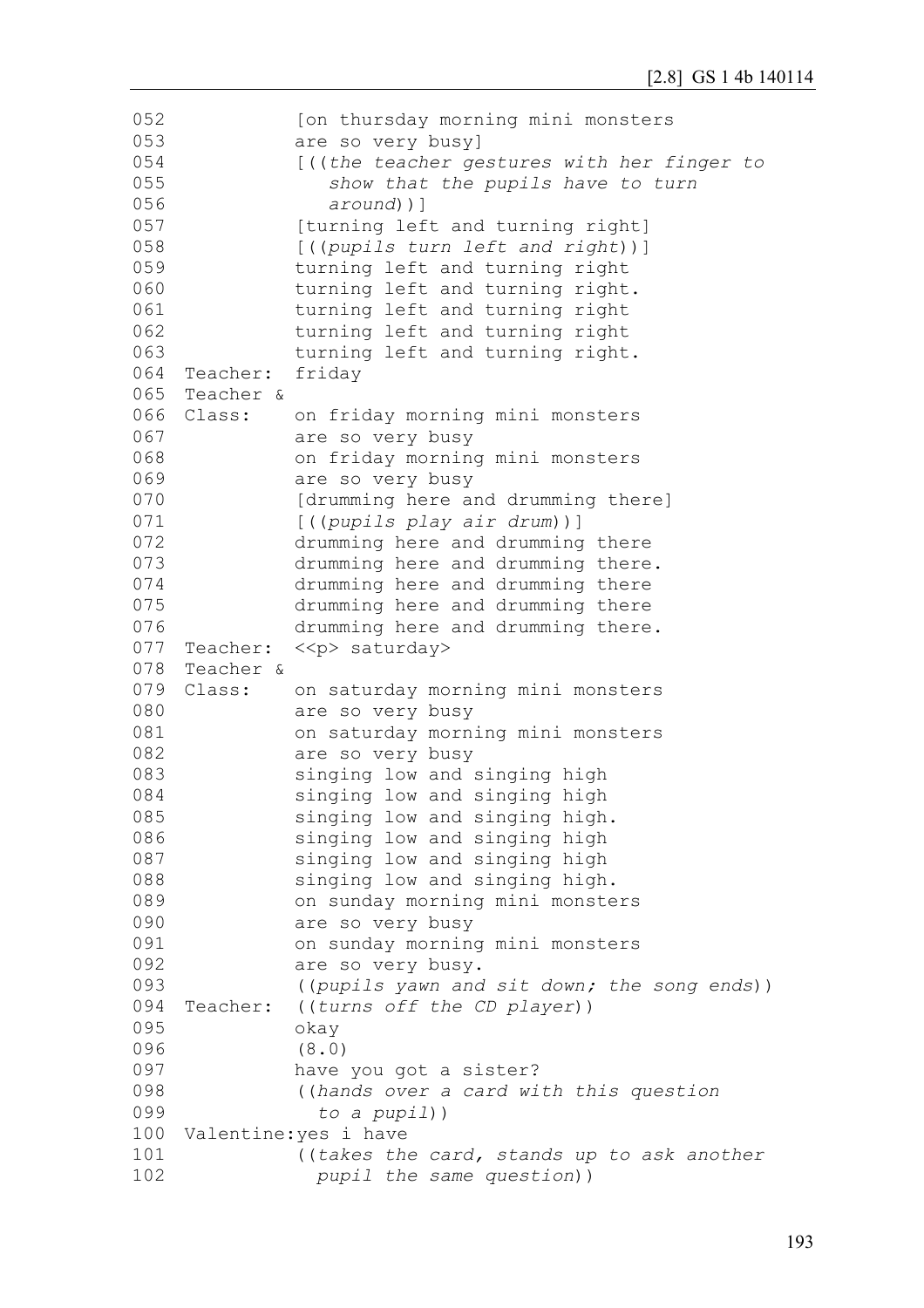103 Teacher: what's your favourite colour? 104 105 Maria: red 106 107 108 Teacher: 109 110 Amelie: 111 112 113 114 Teacher: 115 116 Mats: 117 118 119 Teacher: 120 121 122 Matt: 123 124 125 Teacher: good 126 127 128 Carl: 129 130 131 Teacher: okay 132 133 134 135 136 137 138 139 140 Teacher: 141 142 143 144 Pupil x: 145 146 Teacher: i'm fine 147 148 Linda: 149 Teacher: i drive to school. 150 Jonas: 151 Teacher: nine o three seven eight four five three. 152 Melvin: how old are you? 153 Teacher: i am thirty-five.((*hands out the question card to Maria*)) ((*takes the card, stands up to ask another pupil the same question*)) how are you? ((*hands out the question card to Amelie*)) i'm fine thank you. ((*takes the card, stands up to ask another pupil the same question*)) how do you get to school? ((*hands out the question card to Mats*))  $uhm (1.0)$  i walk to school ((*takes the card, stands up to ask another pupil the same question*)) very good what's your telephone number? ((*hands out the question card to Matt*)) one one one six three nine eight five one. ((*takes the card, stands up to ask another pupil the same question*)) how old are you? ((*hands out the question card to Carl*)) i'm ten ((*takes the card, stands up to ask another pupil the same question*)) ((*4:57-6:42*)) ((*keeps asking questions and handing out cards*)) ((*the pupils answer her questions, take the card, ask their classmates the same question and pass on the card*)) Class: ((*pupils who have passed on their card sit down again*)) Teacher: ((*rings a bell*)) ((*6:49*)) carl stop it please. Pupil\_x: ((*returns the card to the teacher*)) how are you? thank you. how do you get to school? what's your telephone number?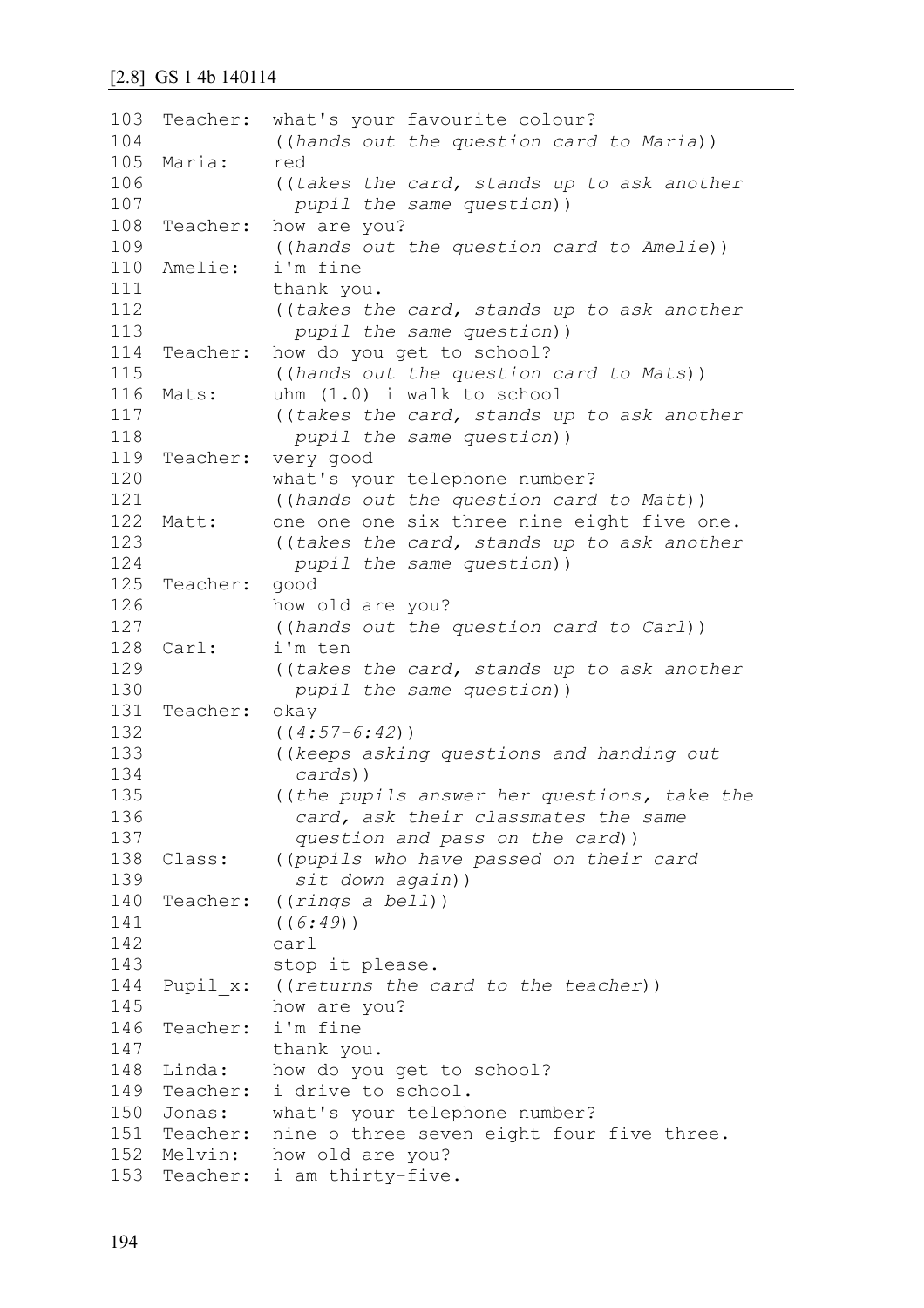```
154
Melvin: what's your favourite playstation game?
155
Teacher: oh i don't know 
156
157 Mats:
158
Teacher: sorry
159 Mats:
160 Leon:
161
Teacher: no i haven't
162 Mia:
163
Teacher: oh yes i do 
164
165 Nora:
166 Teacher:
167 Toni:
168
Teacher: yes i do.
169
Valentine:what's the weather like today?
170
Teacher: oh today it's foggy and cold
171
Valentine:((points at Emma))
172
173 Emma:
174 Teacher:
175
Valentine:what's the time?
176
Teacher: ((looks at the clock)) 
177
178
179
180
181
182
183
184
185
186
187 Leon:
188
Teacher: yes 
189
190 Class:
191 Teacher:
192 Class:
193 Teacher: << p> it's a restaurant>
194 Class:
195
196
197
198
Teacher: melvin?
199 Melvin:
200
Teacher: hospital
201 Class:
202
Teacher: <<t> it's a hospital>
203 Class:
204
Teacher: <<h> hospital>i haven't got a playstation
              oh mein gott
              sie hat keine playstation
              have you got a brother?
              do you like pizza?
              i like pizza.
              have you got a sister?
              yes i have.
              do you like spaghetti?
              emma
              do you like hmmm (1.0) spinat?
              eh no i don't
              oh it's seventeen minutes
              past ten
               ((Valentine returns the card)) 
              thank you
               (2.0)
              okay let's repeat very quick 
              very quickly 
               ((holds up a card;
                pupils raise their hands))
              leon
              restaurant
              restaurant
              restaurant
             Teacher: <<f> it's a restaurant>
              it's a restaurant
              << p> it's a restaurant>
               ((the teacher pins the card to the board,
                 then shows another card))
               ((pupils raise their hands))
              hospital
              hospital
              <<t> it's a hospital>
```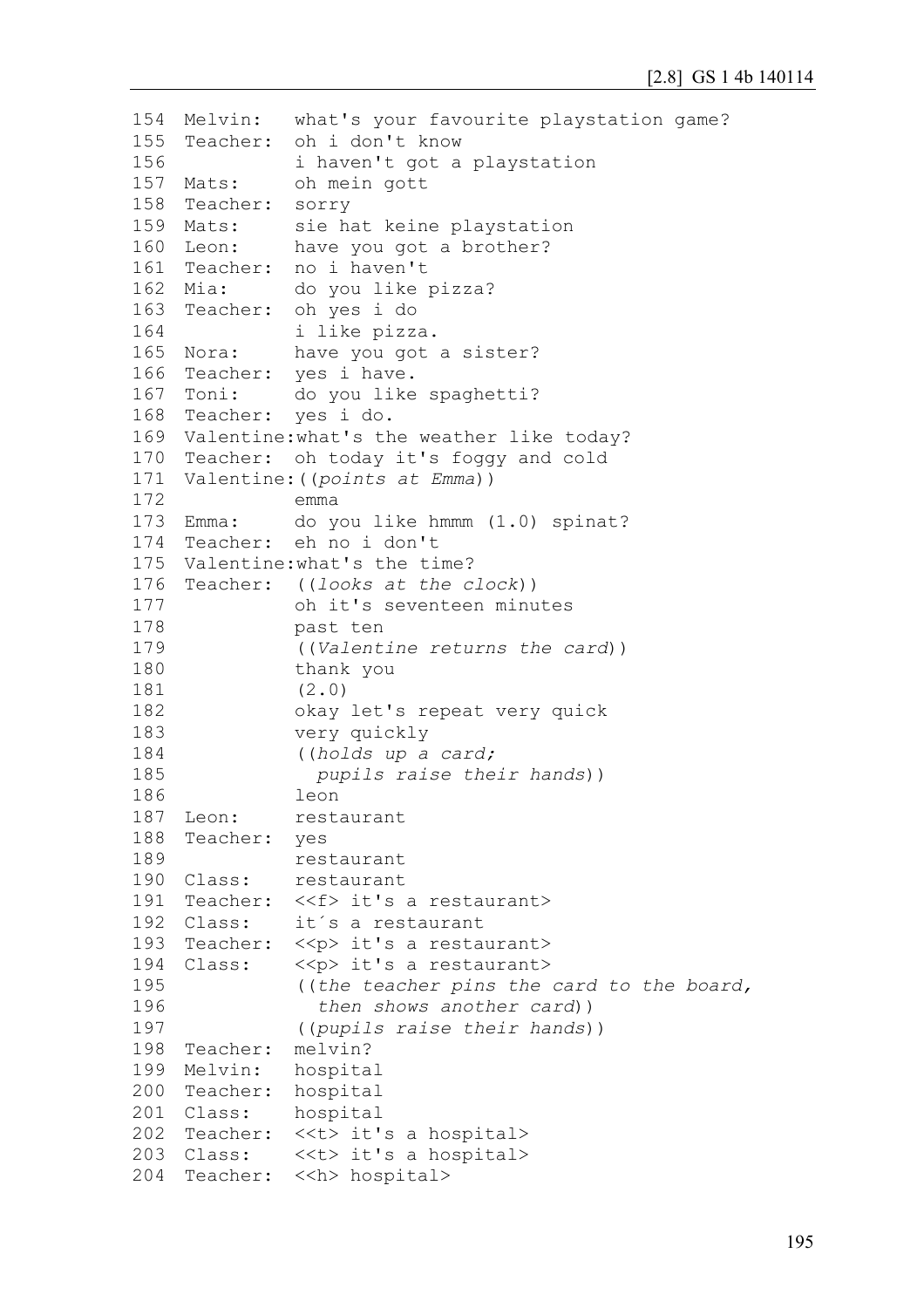```
205 Class:
206
207
Valentine:musst du direkt zuhalten 
208
209
210
Teacher: okay 
211
212
213
214
215
Pupil_x: was steht da?
216 Teacher:
217
218 Vince:
219
Teacher: supermarket
220 Class:
221
Teacher: <<t> supermarket>
222 Class:
223
Teacher: <<p> supermarket>
224 Class:
225
Teacher: ((points at the cards on the board)) 
226
227 Class:
228
Teacher: hospital
229 Class:
230
Teacher: supermarket
231 Class:
232 Teacher:
233
234
235
236 Marvin:
237
Teacher: yes 
238
239 Class:
240
Teacher: STOP
241
Class: stop
242
Teacher: bus stop
243 Class:
244 Pupils:
245
246
247
Teacher: tim
248 Tim:
249
Teacher: police station
250 Class:
251 Teacher: << strict voice> police station>
252 Class:
253
Teacher: <<h> police station>
254 Class:
255
              <<h> hospital>
              ((the teacher pins the card to the board))
              frau <name>
              jetzt (-) gleich zuhalten
              it's too easy if it's (x)
              ((pupils laugh))
              ((shows the card, covering up the word 
                 with her hands))
              can't help
              vince
              supermarket
              supermarket
              <<t> supermarket>
              <<p> supermarket>
              restaurant
              restaurant
             hospital
            supermarket
              ((shows the next card,
                 trying to cover the written word)) 
              okay 
              marvin
              bus stop (([ftp]))
              bus STOP
              bus stop
              bus stop
              stop stop
              ((the teacher shows the next card; 
                 pupils raise their hands))
              police station
              police station
              <<strict voice> police station>
              <<h> police station>
              ((the teacher shows the next card;
```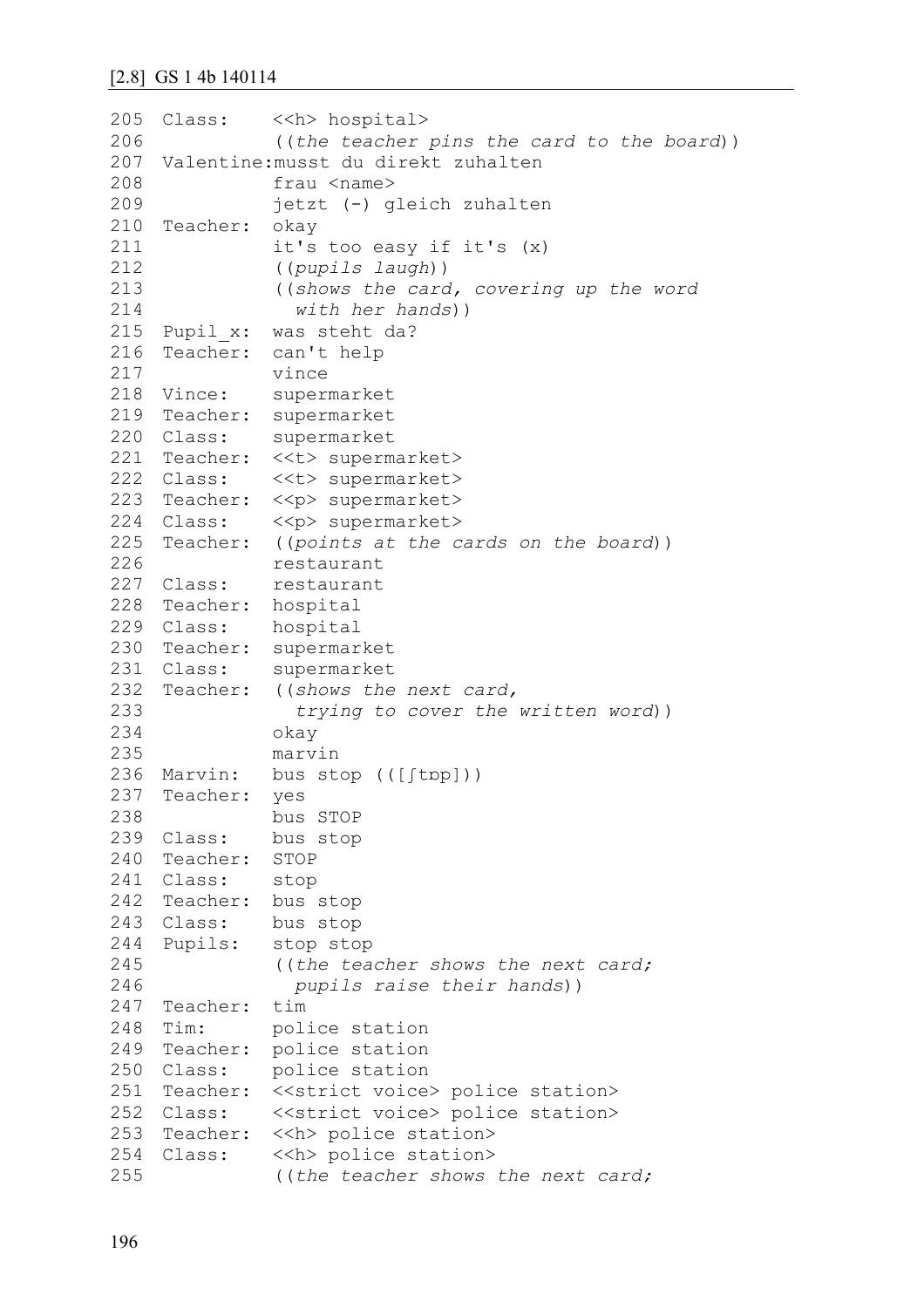```
256
257
258
259
260 Matt:
261
Teacher: post (([pəʊst])) office
262 Class:
263
Teacher: post office
264 Class:
265
266
267
268 Teacher:
269
270
271
272
Chris: bank
273
274
Class: bank
275
Teacher: it's a bank
276 Class:
277
278
Teacher: ((points at the cards on the board))
279
280 Class:
281
Teacher: hospital
282 Class:
283
Teacher: bus stop
284 Class:
285
286
287
Teacher: bus stop
288 Class:
289
Teacher: fire station
290
Class: no 
291
292
Teacher: pOst office ((emphasizes the vowel))
293 Class:
294
Teacher: bank
295
Class: bank
296 Teacher:
297
298
299
300
301
Amelie: cinema
302
Teacher: cinema
303 Class:
304
Teacher: ((pins the card to the board)) 
305
306
                 pupils raise their hands))
               ((the teacher draws a big 'O' in the air))
               ((pupils giggle))
    Teacher: äh matt
              post (([po:st])) office
              post office
              post office
              ((the teacher pins the card to the board
                  and shows the next card))
               ((pupils raise their hands))
              very good
              [yes it was correct]
              [((raises her thumb))] 
              chris?
    Teacher: bank
              it's a bank
              ((the teacher pins the card to the board))
              restaurant
              restaurant
              hospital
              bus stop=
              =n\circit's a supermarket
              bus stop
              it's a police station
             post office
              Teacher: ((shows the next card
                  and pupils raise their hands))
              two more
              okay that's easy 
              amelie
              cinema
              ((doesn't show the next card)) 
              and there is one left
```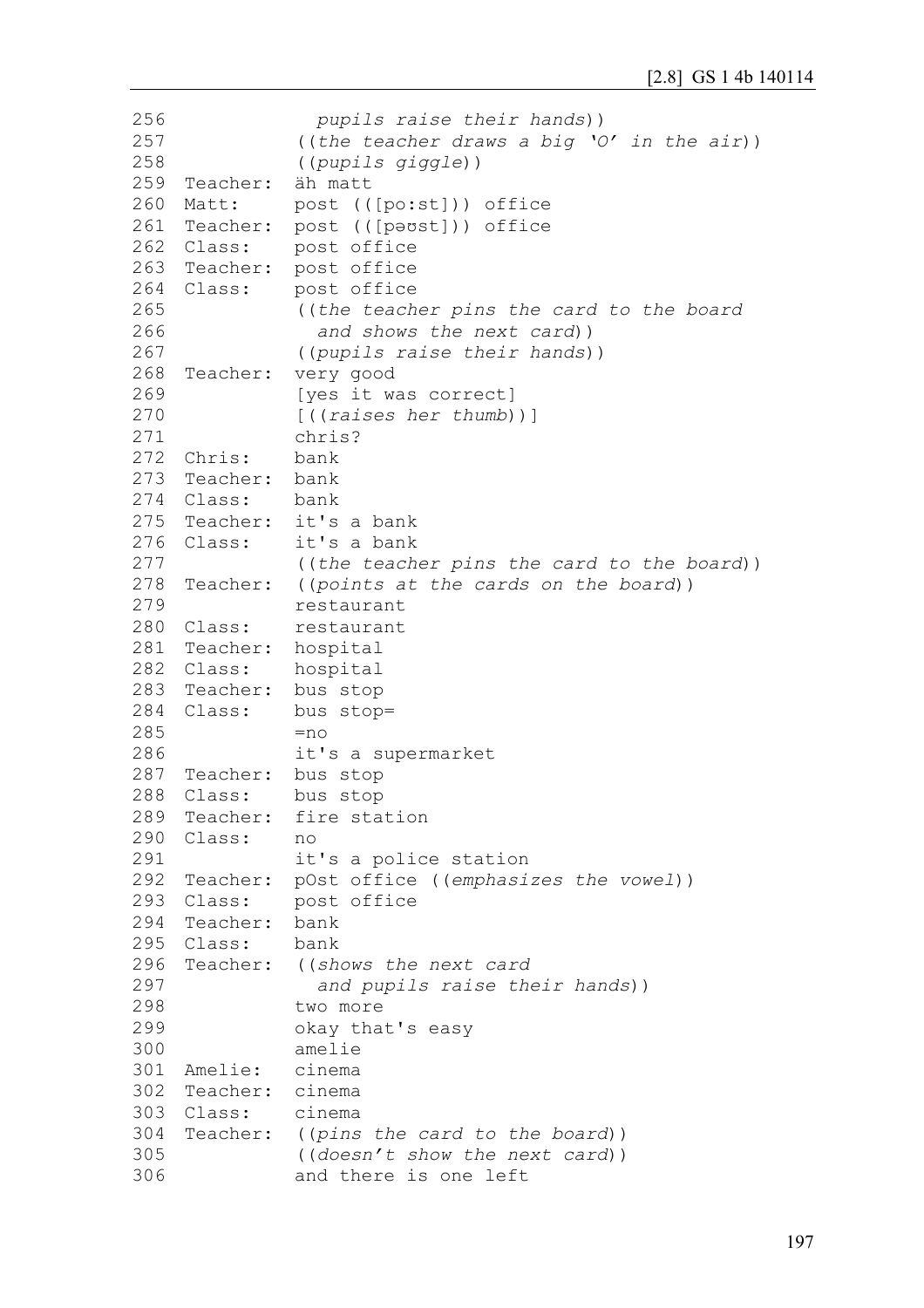```
307 Class:
308 Teacher:
309
310 Nora:
311
Teacher: yes 
312
313
314 Class:
315
Teacher: it's a playground
316 Class:
317 Teacher:
318
319
320 Class:
321
Teacher: police station
322 Class:
323
Teacher: supermarket
324 Class:
325
Teacher: bus stop
326 Class:
327
Teacher: police station
328 Class:
329
Teacher: post (([post])) office
330
Class: no 
331
332
Teacher: bank
333
Class: bank
334
Teacher: cinema
335 Class:
336
Teacher: playground
337 Class:
338
Teacher: excellent 
339
340
341 Emma:
342
343
344
345 Pupils:
346 Emma:
347
348
349
350
351
352
353
354
355
356
357
               ((pupils raise their hands))
              who knows what's missing?
              nora
              playground
              playground 
               ((shows the card to the pupils))
              playground
              it's a playground
              ((pins the card to the board))
              restaurant 
               ((points at the cards on the board))
              restaurant
             no it's a hospital
              supermarket
              bus stop
              police station
              post (([pəʊst])) office
              cinema
              playground
              okay 
              yes emma?
              who is the (1.0) fire station?
    Teacher: oh 
              not who 
              but?
              where where where
              where is the fire station?
    Teacher: where is the fire station 
              that is a good question. 
              maybe the fire station got lost in my folder 
               (1.0)
              let me check 
               (5.0)
              no
               (1.0) 
              oh yes 
               ((shows the card)) 
              fire station
```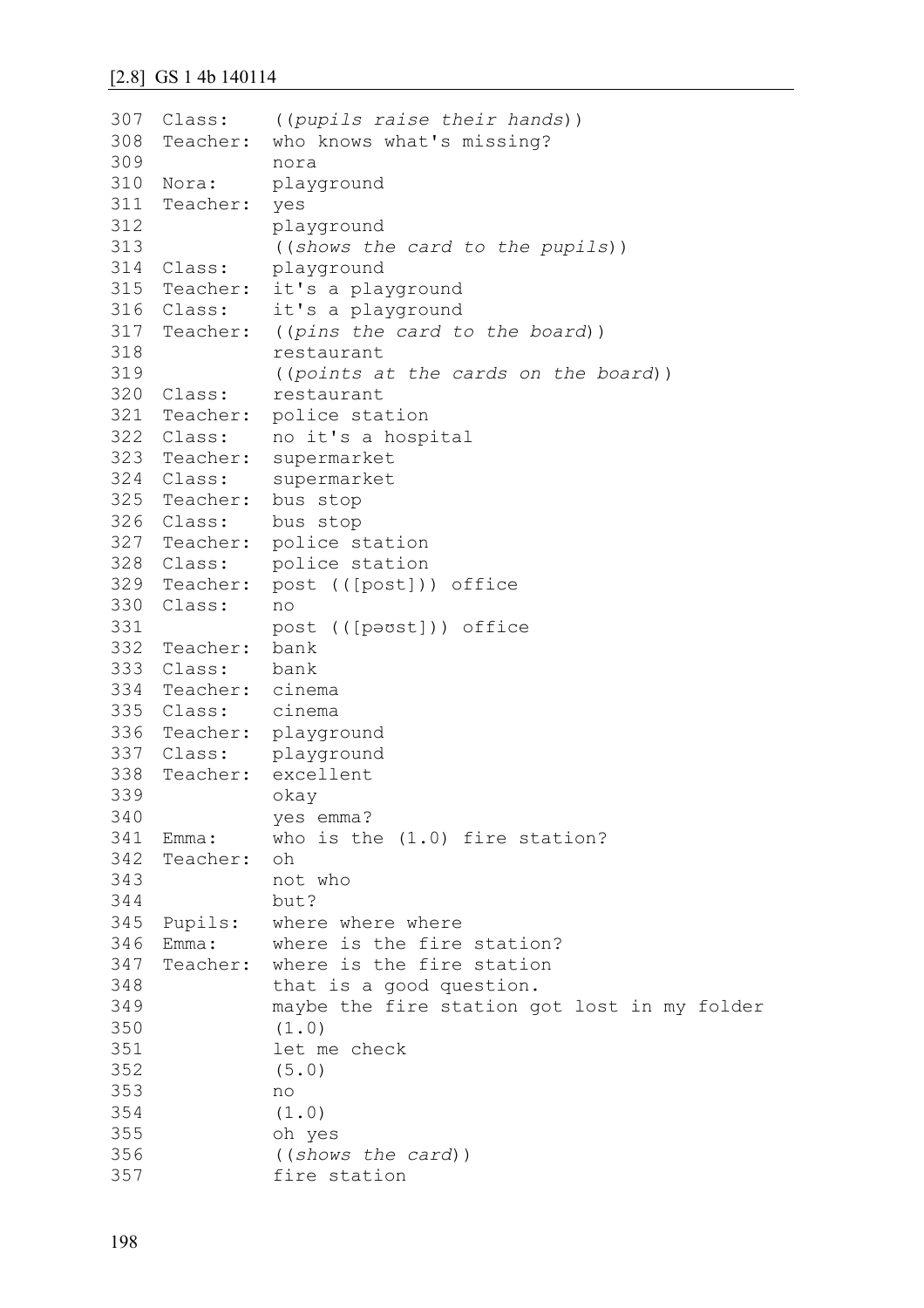```
358 Class:
359
Teacher: okay 
360
361
362
363
364
365
366 Pupil x:
367
Teacher: mh?
368 Class:
369
370
Teacher: ja 
371
372
373
374 Class:
375 Matt:
376 Teacher:
377
378
379
380
381
382
383
384
385
386
387
388 Matt:
389
Valentine:an die decke
390
Teacher: no it's 
391
392
393
394
395
396
397 Class:
398
Teacher: [you]
399
400
401
402
403 Class:
404 Teacher:
405
406
Valentine:das kann man nich-
407
Teacher: oh
408
              fire station
               good question 
               okay 
               today we want to uhm (1.0) do a little 
               exercise 
               with a partner 
               and we start 
               welcher partner
               ((pupils ask questions and discuss who they
                  want to pair up with)) 
               i think about it okay? 
               ((puts a transparency on the overhead
                  projector))
               ((pupils keep discussing; it gets louder))
               Matt: ((gets up))
               [okay uhm matt can you please sit down]
               [((pupils mumble))] 
               ((12:02))
               okay can we do that later please? 
               valentine?
               and emma? 
               please can we do it later?
               (10.0)
               yeah can you switch the light off? 
               thank you 
               this overhead projector is a (-)a little bit broken
               it's a little bit broke
               okay 
               can you see?
               ((points at the transparency
                  on the overhead projector))
               you are here
               down here
               [ ((pupils start talking and giggling))]
               ((12:53-13:04))
               you are here 
               <<len> and excuse me please 
               where is sarah's house?> 
               Class: ((some pupils start talking)) 
               [where is] sarah´s house?
               [((raises her hand))]
               ((pulls the transparency on the overhead
```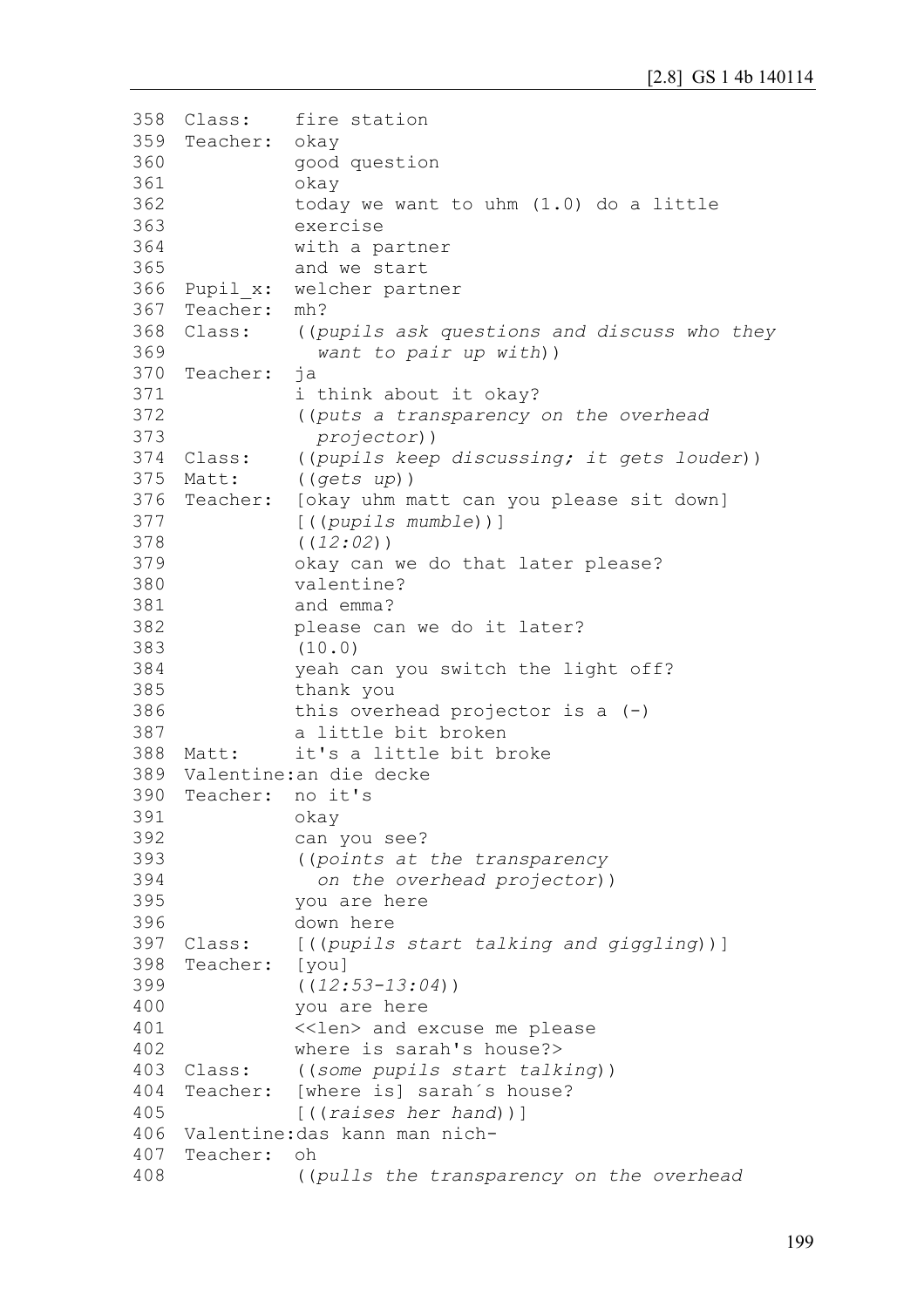```
409
410
411
412
413
414
415
416
417 Amelie:
418
Teacher: wait (-) wait wait 
419
420
421 Amelie:
422
Teacher: turn right into montana street 
423
424 Amelie:
425
Teacher: yes
426 Amelie:
427
Teacher okay 
428
429
430 Class:
431
Teacher: turn right into montana street
432 Class:
433
Teacher: turn left into texas street
434 Class:
435
Teacher: sarah's house is on the left
436 Class:
437
Teacher: very good amelie
438
439
440
441
442
443
444 Amelie:
445
Valentine:go straight on 
446
447
Teacher: very good
448
449
Valentine:go
450 Emma:
451
Valentine:turn (1.0) right at the virginia street 
452
453 Pupils:
454
455
Valentine:and is (3.0) hm on the left
456
Teacher: very good
457
458
459 Class:
                 projector a little further down 
                  so everyone can see the map; 
                  then points at it))
              this is sarah's house 
              okay? 
              where is sarah's house? 
              can you tell me the way to sarah's house? 
              amelie
              go straight on
              (1.0)
              yes
              turn right into the montana street
              okay
              turn left into the texas street
              on the left is sarah's house
              all together 
              go straight on
              go straight on
              turn right into montana street
             turn left into texas street
              sarah's house is on the left
              uhm where is sam's house?
              where is sams's house?
               ((pupils look at the transparency)) 
               ((helps by pointing at Sam's house))
              who can tell me the way to sam's house? 
              amelie can you pick someone?
              valentine (([væləntɑɪn]))
              go: g:o: right at (-) at the nevada street 
              yes
              ne turn oder nicht?
              sam's house is on the (---) right
               Pupils: ((mumble))
              left left
              all together 
              go straight on
            qo straight on
```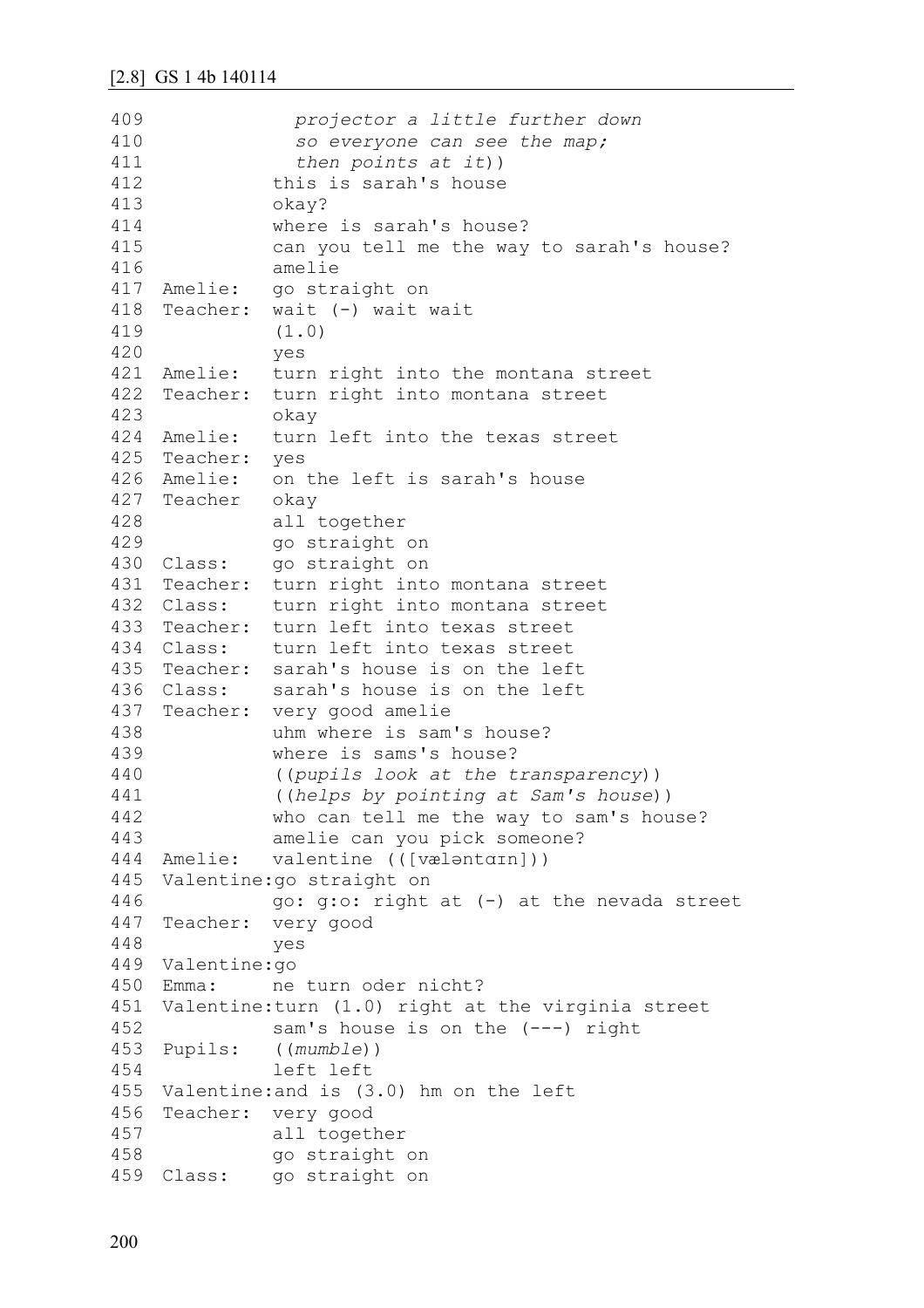```
460
Teacher: turn right into nevada street
461 Class:
462
Teacher: turn right into virginia street 
463 Class:
464
Teacher: sam's house is on the left
465 Class:
466
Teacher: okay 
467
468
469
Class: (16.0)
470
471
472
Teacher: come on 
473
Valentine:linda
474 Linda:
475
476
477
Teacher: mhm
478 Linda:
479
Teacher: very good 
480
481
482
Class: go straight on
483
Teacher: turn left into arizona street
484 Class:
485
Teacher: kim's house is on the right
486
Class: kim's house is on the right
487
Teacher: yes emma? 
488
489 Emma:
490
491
Teacher: yes but you will get (1.0)
492
493
494
495
496
497
498
499
500
501
502
503
504
505
506
507
508
509
510 Matt:
             turn right into nevada street
              turn right into virginia street
              sam's house is on the left
              one more 
              tell me the way to (--) kim's house
               ((some pupils mumble,
                 some pupils raise their hands)) 
             Linda: go straight on 
              turn left äh ja (-) turn left into the 
              arizona street
              kim's house is on the right
              excellent 
              go straight on
              turn left into arizona street
              you've got a question?
              ich kann das nicht so qut die straßennamen
              erkennen
              you will get a map for you and you
              and then you can read the names 
              okay? 
              okay
               (3.0)
              okay
               (3.0)
              listen this is really complicated now 
              we have got
              matt? 
              listen please 
              we have got (1.0) a map number one
              and we've got a map 
              with a number two 
              number one 
              ((shows the first map))
              number two 
              ((shows the second map)) 
          austeilen
```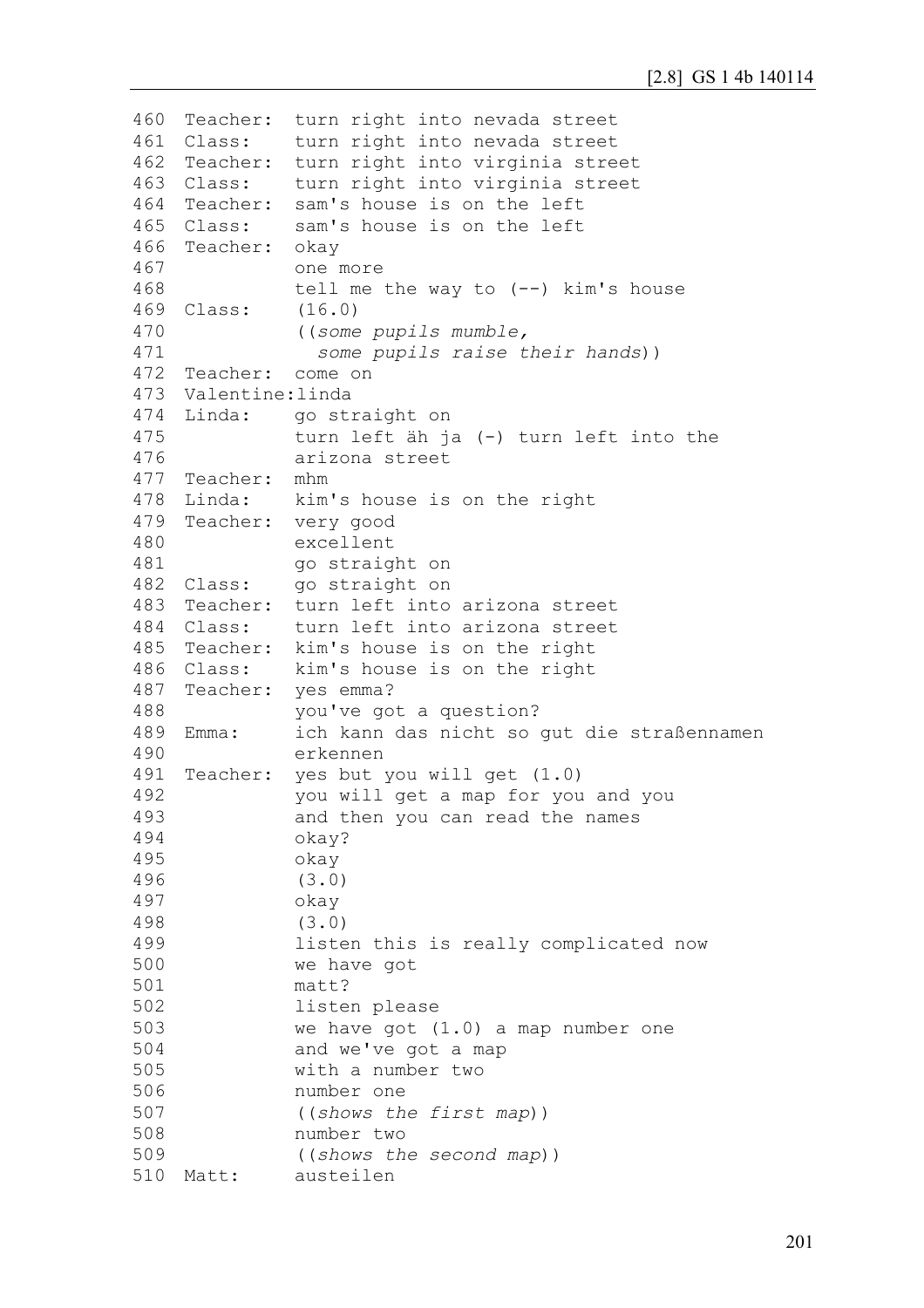| 511 |              | Teacher: the part-                          |
|-----|--------------|---------------------------------------------|
| 512 |              | no                                          |
| 513 |              | ((someone sitting at the back of the class  |
| 514 |              | wants to say something))                    |
| 515 |              | < <all> no no no no&gt;</all>               |
| 516 |              | partner one (1.0) get's this exercise sheet |
| 517 |              |                                             |
|     |              | ((shows the first map))                     |
| 518 |              | and he needs to know the way                |
| 519 |              | to the supermarket                          |
| 520 |              | the hotel                                   |
| 521 |              | the post office                             |
| 522 |              | the bus stop                                |
| 523 |              | and the hospital okay?                      |
| 524 |              | it's not on the map                         |
| 525 |              | hotel?                                      |
| 526 |              | no idea                                     |
| 527 |              | but $(--)$ partner number two               |
| 528 |              | knows where the supermarket                 |
| 529 |              | the hotel                                   |
| 530 |              |                                             |
|     |              | the post office is                          |
| 531 |              | because it's on this map                    |
| 532 |              | ((shows map number two))                    |
| 533 |              | so you have to ask your partner             |
| 534 |              | excuse me please                            |
| 535 |              | where is the post office?                   |
| 536 |              | and partner number two has to tell          |
| 537 |              | the way to the post office                  |
| 538 |              | okay?                                       |
| 539 |              | who can tell me in german                   |
| 540 |              | what you have to do?                        |
|     | 541 Class:   | ((several pupils raise their hands))        |
|     | 542 Teacher: | melvin                                      |
| 543 | Melvin:      | also ehm der eine partner hat dann das      |
| 544 |              | ((points at the map))                       |
|     |              |                                             |
| 545 |              | und da- das und das                         |
| 546 |              | und der andere partner hat ehm den zettel   |
| 547 |              | wo die- ähm schon drauf sind                |
| 548 |              | und der muss den weg beschreiben            |
| 549 | Teacher:     | mhm                                         |
| 550 |              | and partner number two wants to know        |
| 551 |              | where the bank is                           |
| 552 |              | and partner number two don't know (-)       |
| 553 |              | doesn't know where the bank is              |
| 554 |              | and partner number one                      |
| 555 |              | knows where the bank is                     |
| 556 |              | ((pupils giggle))                           |
| 557 |              | okay?                                       |
| 558 |              |                                             |
|     |              | ((some pupils say 'yes'))                   |
| 559 |              | switch off                                  |
| 560 |              | ist die aufgabe klar?                       |
| 561 | Pupils:      | ja                                          |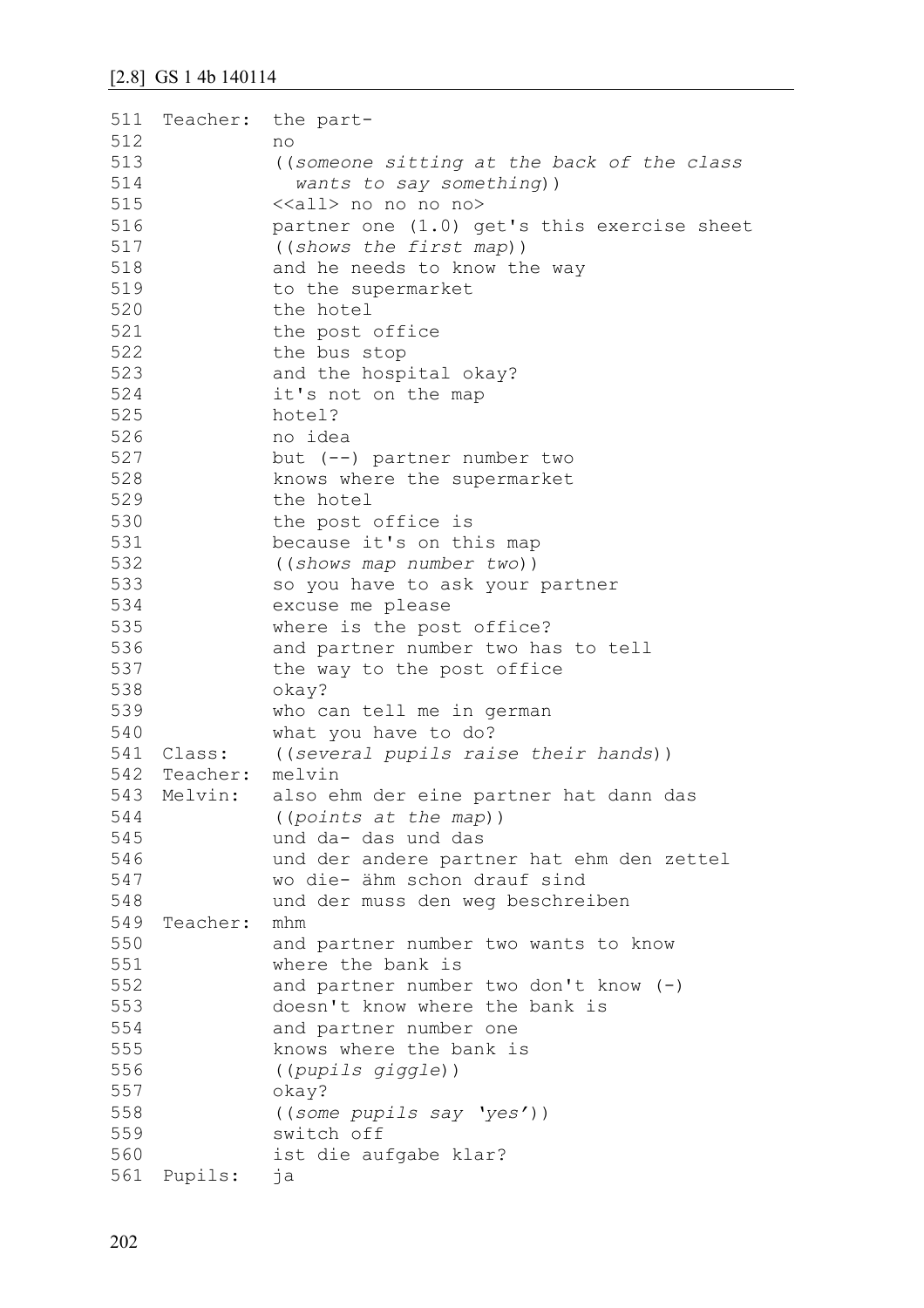```
562
Teacher: okay 
563
564
565
566
567
568
569
570
571 Class:
572
573 Matt:
574
575
576 Carl:
577 Teacher:
578
579
580
581
582
583
584
585
586
587
588
589
590
591
592
593
594
Class: one two 
595
596
Teacher: you need (1.0) 
597
598
599
600
601
602
603
604
605
606
607
608
609
610
611
612
Emma: yesyou need
               for this exercise 
               you need your file box from behind 
               to put it between you and your partner 
               okay? 
               you need something between you 
               and your partner
               okay
               ((pupils stand up to get their file boxes))
               [((pupils mumble very loud))]
               [und welche partner?]
               [please find your six o'clock partner]
               <<f> six o'clock partner>
               sollen wir austeilen?
               ja und zwar ehm
               erst mal müsst ihr eure partner finden. 
               und dann teil ich die aus 
               weil (-) einer kriegt ja das eine
               der andere das andere
               ja?
               (2.0)
               amelie who is your partner?
               ((19:52-20:28))
               wartet bitte noch einmal einen kleinen moment 
               bevor ihr anfangt 
               ja?
               ((distributes the maps; it is quite loud))
               ((20:31-23:09))
               ((pupils get ready to start))
               one two three 
               look at me
               look at you
               you need your scissors 
               and you need glue 
               and 
               ((Valentine stands up to get her things)) 
               valentine wait please 
               and uhm what i wanted to tell you 
               on this exercise sheet 
               you can find a dialogue okay? 
               excuse me please 
               where is 
               go straight on 
               turn left 
               turn right 
               you can have a look here 
               okay?
```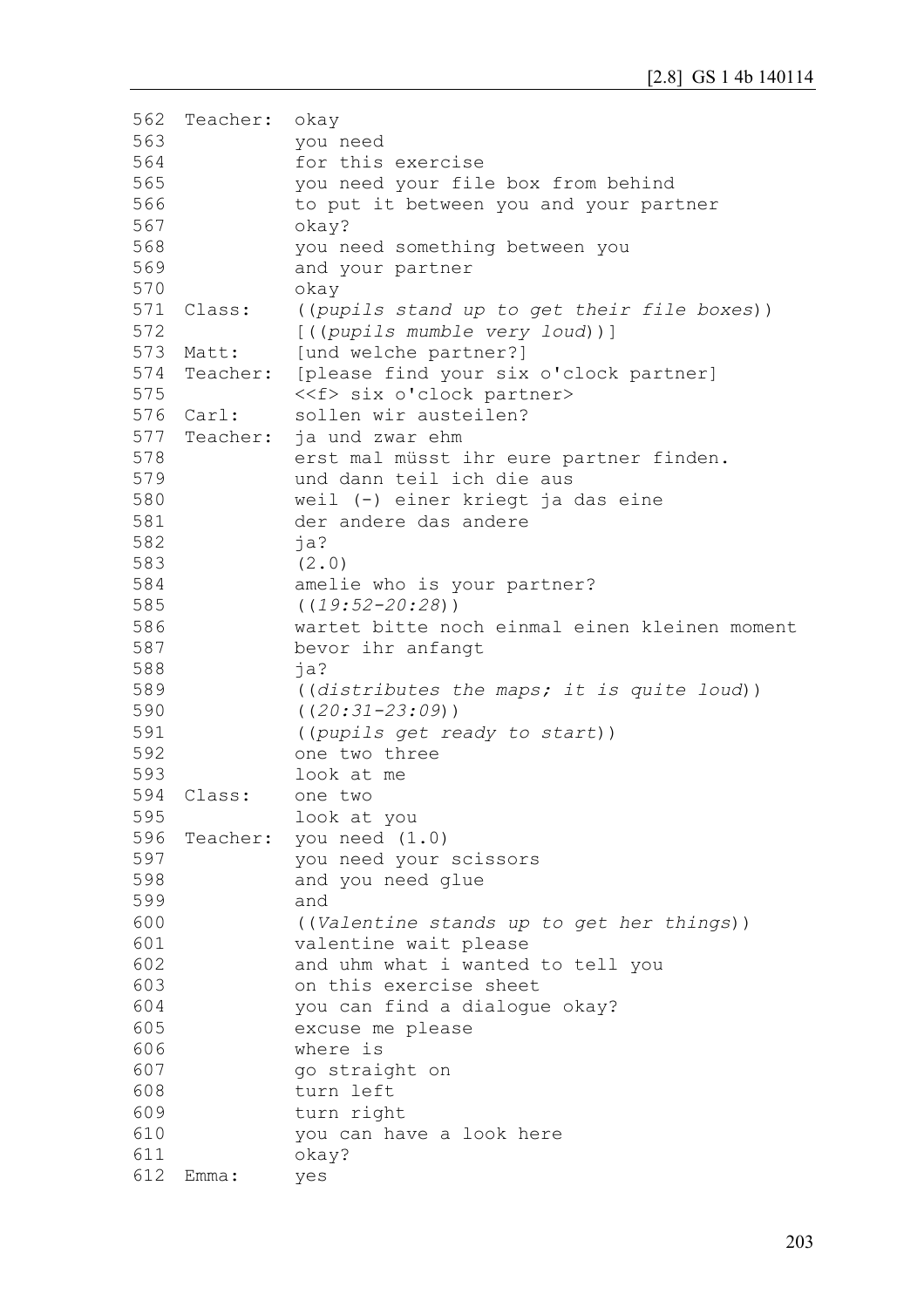613 614 615 616 617 618 619 620 621 622 Emma: 623 624 625 626 Valentine:okay 627 628 Emma: yes 629 Valentine:then turn right at the (-) dakota street 630 Emma: okay 631 Valentine:ehm the school is on the (---) right 632 633 Emma: okay 634 635 636 637 638 Valentine:excuse me please 639 640 Emma: 641 642 643 644 645 646 647 648 Valentine:okay 649 650 651 652 Emma: 653 654 Valentine:<<p> ich hab keinen stift> 655 Emma: 656 657 658 Valentine:the bank 659 660 661 Emma: 662 Valentine:go straight on 663 Emma: okayja Teacher: here is the text glue scissors and this is the text okay then you can start ((*23:50; pupils start*)) ((*Valentine and Emma sit outside the classroom to perform the role play*)) ((*25:03*)) excuse me please where's the school? (5.0) valentine? go straight on ähm left thank you ((*writes down 'school' in the empty space on the sheet*)) ((*25:40*)) where is the hotel? the hotel? okay go straight on and turn right into nevaida (([niːvɑɪdə])) street then turn right into virginia street on de (-) right side on the right is the hotel good ((*does not have a pen*)) <<p> kann ich mal einen stift?> <<p> einen stift?> <<p> ich hab nur einen füller>  $\langle p \rangle$  dann nimm kurz> okay excuse me please where's the bank? ((*looks at the map and thinks for a while*)) (9.0) valentine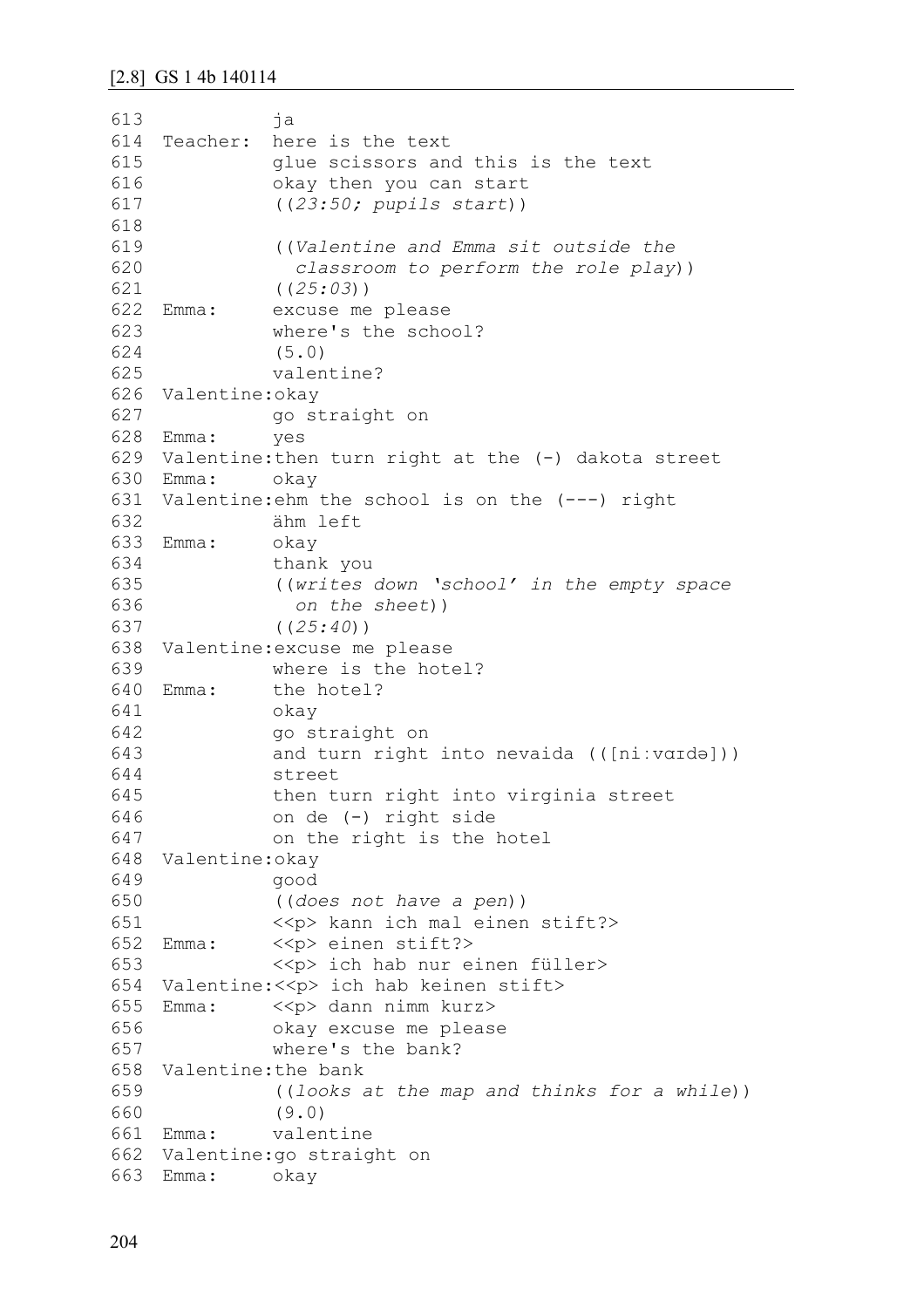```
664
Valetina: then turn right at the monta:na street 
665
666
667
Emma: yes 
668
669
670
Valentine:that´s okay
671 Emma:
672
673
Valentine:[ich muss fragen]
674 Emma:
675
676
Valentine:ich
677 Emma:
678
Valentine:excuse me please 
679
680 Emma:
681
682
683
Valentine:<<p> kann ich deinen stift?> 
684 Emma:
685
Valentine:<<p> wo geht der auf?>
686 Emma:
687
688
Valentine:achso jetzt [ja]
689 Emma:
690
Valentine:((notes down on her map 
691
692 Emma:
693
694
Valentine:okay 
695
696
697 Emma:
698
Valentine:the the police station is on the right
699 Emma:
700
701
702
703
Valentine:[go straight on] 
704
705
Emma: hä? 
706
707
708
Valentine:america street
709
710
Emma: yes 
711
712
713
Valentine:okay 
714
              then turn left at the texas street 
              the: bank is on the: right
              okay 
              thank you very much
              ehm excuse me please
              [where is ä:h]
            wer muss fragen?
              ah ja du
              sorry
              where is the hospital?
              hmm go straight on
              turn right into montana street 
              on the right is the hospital
              \langle p \rangle okay>
              Emma: ((giggles)) 
              drehen 
                           [<<giggling> valentine>]
                 where the hospital is))
              excuse me please
              where's the police station?
              go straight on 
              then turn turn turn (1.0) tu- the
              turn right?
              wohin muss ich biegen?
               fang noch mal ganz von vorne an 
              okay
               [ganz langsam]
              the police station is on the (-) right
              du musst sagen in welche straße 
              da is nur ein platz
               ((giggles))
              okay 
              das ist ein bisschen 
               ((writes down police station on her sheet))
```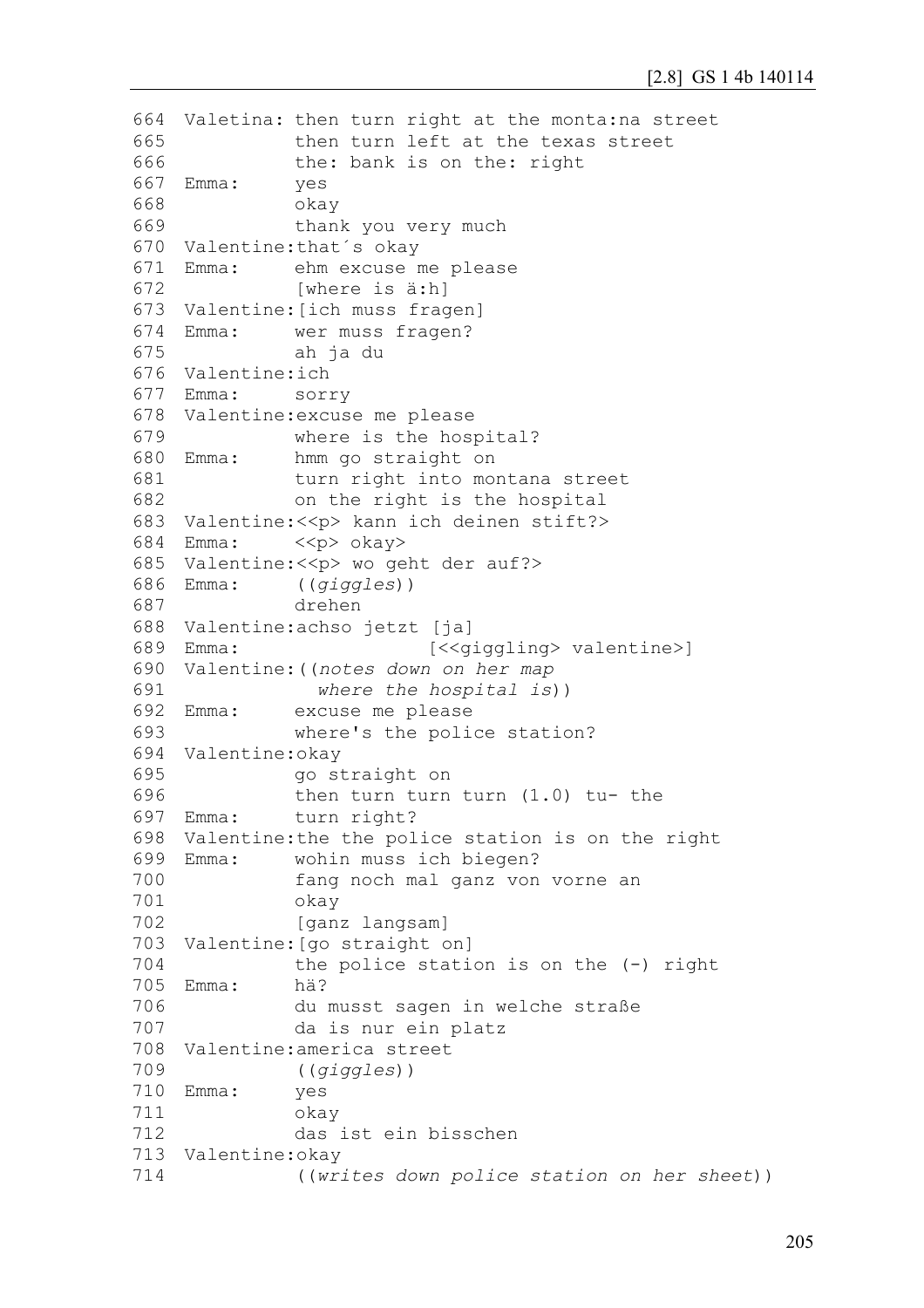```
715
716 Emma:
717
Valentine:echt?
718
Emma: ja
719
Valentine:okay 
720
721
722 Emma:
723
724
725
Valentine:florida 
726 Emma:
727
728
Valentine:((holds out her hand so Emma can pass her 
729
730 Emma:
731
Valentine:((writes down on her map 
732
733
734
735
736
Valentine:okay 
737
738
739
Emma: yes
740
Valentine:then turn left at the california street
741
Emma: okay
742
Valentine:the (1.0) playground is on the 
743 Emma:
744
745
Valentine:is on the right
746 Emma:
747
748
Valentine:okay 
749
750
751
752
753
754
755
756
757
758
759
760
761
Valentine:((writes down on her map 
762
763
764 Emma:
765
               okay
               jetzt musst du mich was fragen
               excuse me please 
               where's the pOst (([pəʊːːst])) office?
               the post (([p\ominus v::st])) office
               go straight on 
               turn left into floraida street
              and on the right side
               (is) the post office
                  the pen))
               ist schon offen ((talking about the pen))
                  where the post office is))
               okay 
               ehm excuse me please
               where's the playground?
               go straight on 
               then turn right at the nevada street 
              right
               is on the right?
               Emma: ((writes down on her map 
                  where the playground is))
              excuse me please 
              where's the bus stop?
              the bus stop
               okay
               the bus stop 
               go straight on (2.0) in the mexico street 
               eh go s- go straight on
               turn right in the nevada street 
               ehm turn left into mexico street 
               and on the left side is the bus stop
               (3.0)
               das spiel macht spaß 
                 where the bus stop is))
               okay
               ehm excuse me please
               where is the fire station?
```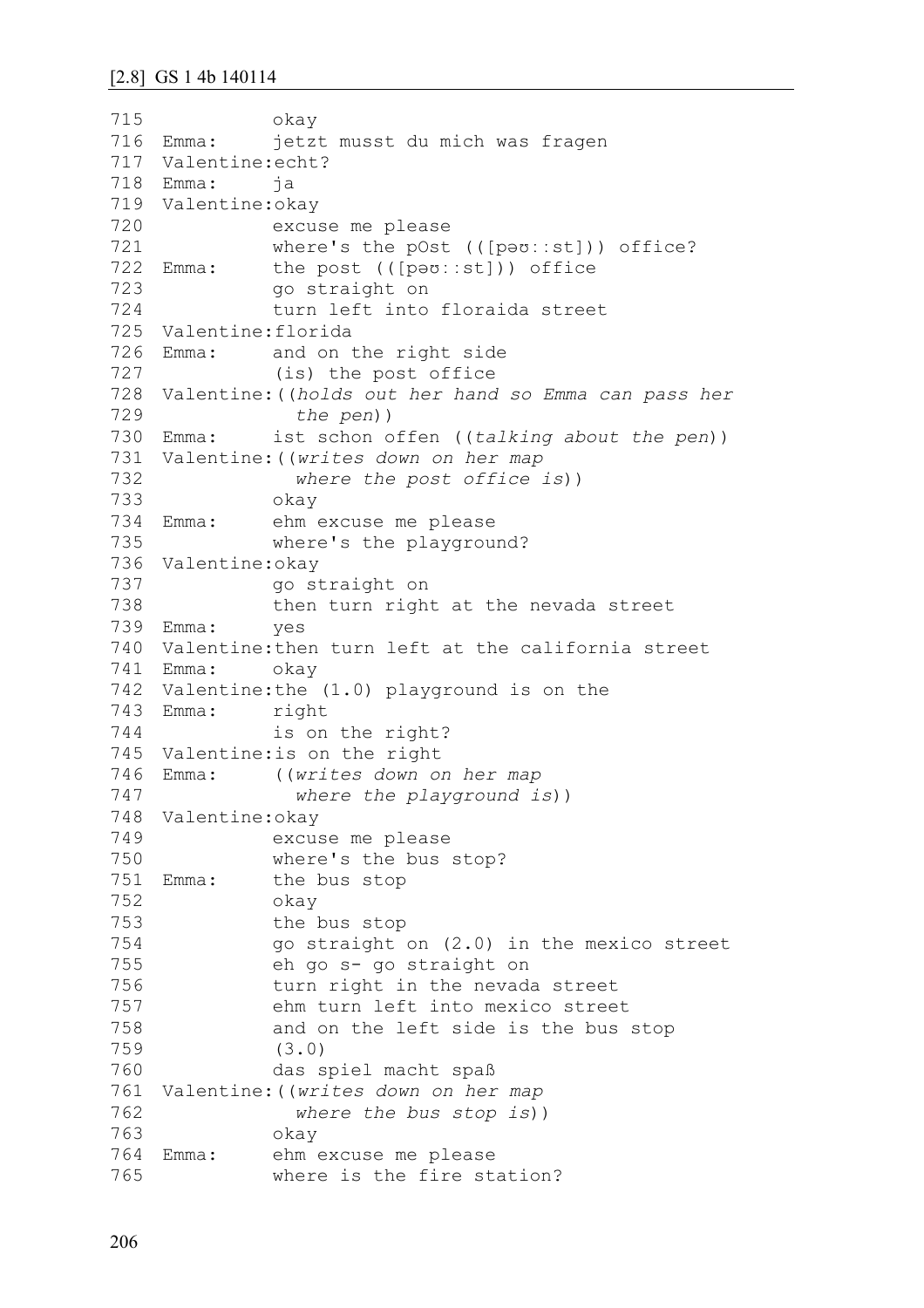```
766
Valentine:go straight on 
767
768
Emma: okay
769
Valentine:on the (---) left side is the fire station
770
Emma: fire station? 
771
772
773
774
775
776
Valentine:okay 
777
778
779 Emma:
780
781
782
783
784
Valentine:((gets the pen from Emma and
785
786 Emma:
787
Valentine:ich auch nicht
788 Emma:
789
790
791
Valentine:okay nur noch aufkleben
792 Emma:
793
794
Valentine:ja das was wir da reingeschrieben haben
795 Fmma:
796
797
Valentine:oh 
798
799 Emma:
800
801
802
Valentine:ja
803
Emma: ich hab mein vergessen
804
805
806
807
808
809
810 Chris:
811
812
813 Leon:
814 Chris:
815
816
              then turn right at the (-) arizona street
              ist direkt? 
              okay 
              fire station 
               ((writes down on her map 
                 where the fire station is))
              excuse me please 
              where's the supermarket?
              the supermarket
              (2.0)
              go straight on 
              turn left into nevaida street
              and on the right side is the supermarket
                  writes down where the supermarket is))
              ich hab nichts mehr zu fragen
              gut dann sind wir fertig
              das hat spaß gemacht das spiel 
              das will ich noch mal spielen
              aufkleben?
              was aufkleben?
              scheisse
              jetzt hab ich das ganz groß geschrieben
              ((looks at Emma's sheet))
              so ich (hab ich)
              hast du klere schere 
              klere und schreber mit? ((sic))
              ich hol das kurz
               ((pause))
               ((Chris and Leon sit outside the 
                  classroom to perform the role play))
               ((32:48))
              also ich bin dran mit aufkleben
              deswegen musst du jetzt fragen
              ((32:58))
              ehm where is the bus (([bʊs])) stop?
              the bus (([b^s])) stop
              go straight on 
              turn right into nevada street
```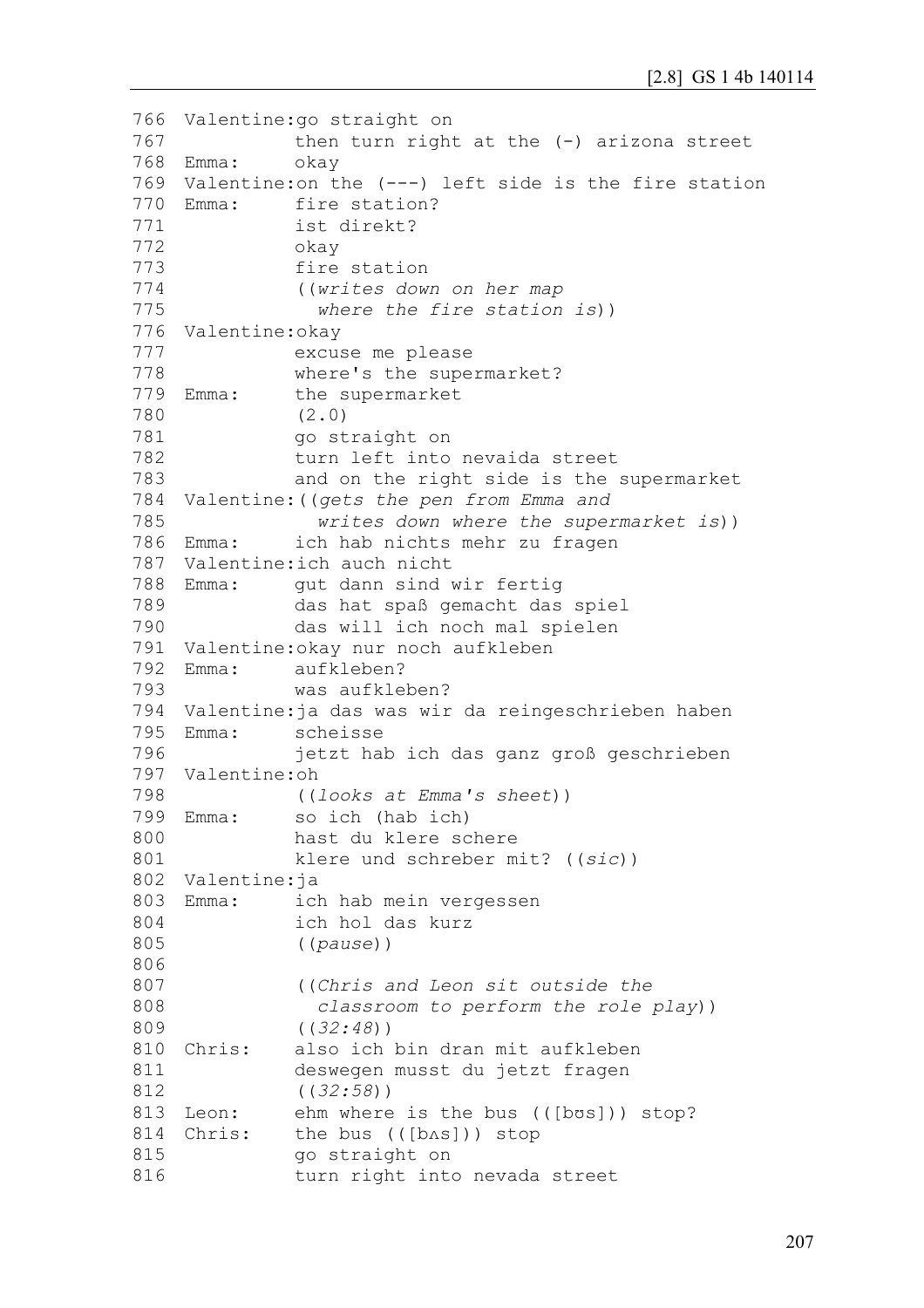| 817 |        | the bus stop is on the left               |
|-----|--------|-------------------------------------------|
| 818 |        | (4.0)                                     |
| 819 | Leon:  | da ist bei mir schon was                  |
| 820 | Chris: | wo?                                       |
| 821 |        | am anfang der straße?                     |
| 822 | Leon:  | achso da                                  |
| 823 |        | ((cuts out the bus stop                   |
| 824 |        | and glues it on his map))                 |
| 825 | Chris: | ehm                                       |
| 826 |        | ((starts cutting out))                    |
| 827 |        | $((33:26-33:55))$                         |
| 828 |        | where is this?                            |
| 829 |        | excuse me please                          |
| 830 |        | where is the school?                      |
| 831 | Leon:  | school is                                 |
| 832 |        | (5.0)                                     |
| 833 |        | ((looks at his map and searches for the   |
| 834 |        | $school)$ )                               |
| 835 |        | go straight on in $(--)$                  |
| 836 |        | also go straight on                       |
| 837 |        | then ehm turn right                       |
| 838 |        | in the doka-de-kota street                |
| 839 | Chris: | dekota                                    |
| 840 |        | turn in the dekota                        |
| 841 |        | muss ich mal ganz kurz suchen             |
| 842 |        | a:h                                       |
| 843 |        | $j$ a:                                    |
| 844 | Leon:  | and then turn left in                     |
| 845 |        | there is the s- ehm school                |
| 846 | Chris: | thank you                                 |
| 847 |        | (22.0)                                    |
| 848 |        | ((cuts out the school                     |
| 849 |        | and glues it on his map))                 |
| 850 | Leon:  | ehm excuse me please                      |
| 851 |        | where is the $(-)$ post office?           |
| 852 | Chris: | the post office                           |
| 853 |        | go straight on (1.0)                      |
| 854 |        | turn left into florida (-) florida street |
| 855 |        | the post office is on the right           |
| 856 | Leon:  | ((cuts out the post office                |
| 857 |        | and glues it on his sheet))               |
| 858 |        | $((35:33-36:08))$                         |
| 859 | Chris: | ((mumbles something in German,            |
| 860 |        | then cuts out the building))              |
| 861 |        | excuse me please                          |
| 862 |        | where is the $(--)$ playground?           |
| 863 | Leon:  | go straight on                            |
| 864 |        | turn right in the nevada street           |
| 865 | Chris: | yes                                       |
| 866 | Leon:  | ehm                                       |
| 867 |        | $((36:26-36:46))$                         |